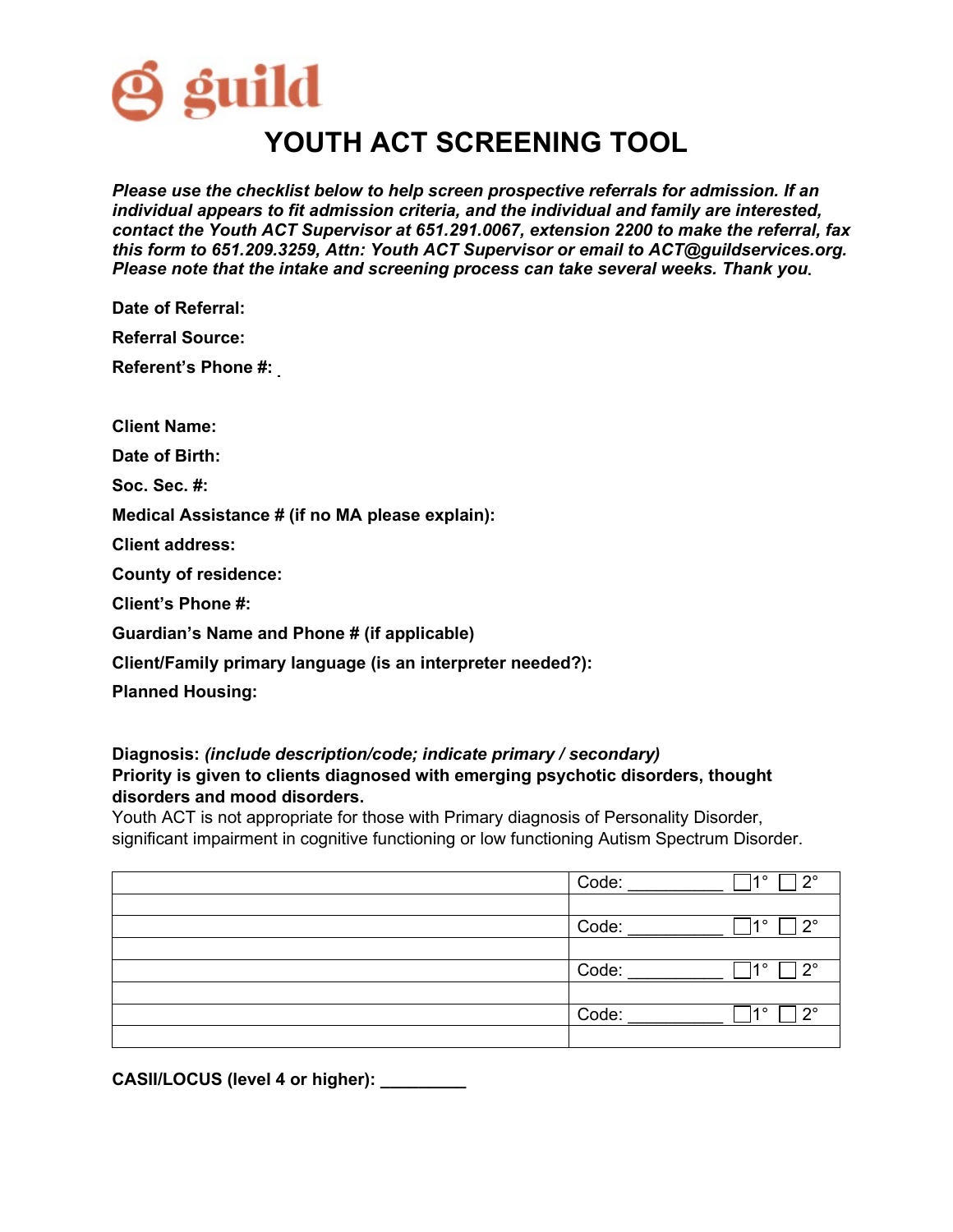

## **Current Service Providers:**

| Name                     | Agency | Phone |
|--------------------------|--------|-------|
| Guardian:                |        |       |
| Psychiatrist:            |        |       |
| Therapist:               |        |       |
| Case Manager:            |        |       |
| <b>Medical Provider:</b> |        |       |
| Dental Provider:         |        |       |
| <b>Financial Worker:</b> |        |       |
| Family:                  |        |       |
| Other (specify):         |        |       |
| Other (specify):         |        |       |

Family system: **Family system:** 

**Is the family willing to be engaged and accepting of proposed treatment?\_\_\_\_\_\_\_\_\_**

**Is the family willing to take treatment direction from the team/engage in family therapy?\_\_\_\_\_\_\_**

**What other treatment interventions have been tried and what was the outcome?** 

**Current Medications:**

| <b>Current Sources of Income:</b>                                                    |  |
|--------------------------------------------------------------------------------------|--|
| <b>Is the client under Civil Commitment?</b> $\Box$ No $\Box$ Yes – Date:<br>Status: |  |

**\_\_\_\_\_\_\_\_\_\_\_\_\_\_\_\_\_\_\_\_\_\_\_\_\_\_\_\_\_\_\_\_\_\_\_\_\_\_\_\_\_\_\_\_\_\_\_\_\_\_\_\_\_\_\_\_\_\_\_\_\_\_\_\_\_\_\_\_\_\_\_\_\_\_\_\_ \_\_\_\_\_\_\_\_\_\_\_\_\_\_\_\_\_\_\_\_\_\_\_\_\_\_\_\_\_\_\_\_\_\_\_\_\_\_\_\_\_\_\_\_\_\_\_\_\_\_\_\_\_\_\_\_\_\_\_\_\_\_\_\_\_\_\_\_\_\_\_\_\_\_\_\_**

 $\mathcal{L}_\mathcal{L} = \mathcal{L}_\mathcal{L} = \mathcal{L}_\mathcal{L} = \mathcal{L}_\mathcal{L} = \mathcal{L}_\mathcal{L} = \mathcal{L}_\mathcal{L} = \mathcal{L}_\mathcal{L} = \mathcal{L}_\mathcal{L} = \mathcal{L}_\mathcal{L} = \mathcal{L}_\mathcal{L} = \mathcal{L}_\mathcal{L} = \mathcal{L}_\mathcal{L} = \mathcal{L}_\mathcal{L} = \mathcal{L}_\mathcal{L} = \mathcal{L}_\mathcal{L} = \mathcal{L}_\mathcal{L} = \mathcal{L}_\mathcal{L}$ 

| NTP/Jarvis? $\Box$ No $\Box$ Yes |  | <b>ECT order?</b> $\Box$ No $\Box$ Yes |  |
|----------------------------------|--|----------------------------------------|--|
|----------------------------------|--|----------------------------------------|--|

**Priority will be given to individuals who meet one of the following criteria. Check all that apply:**

 $\Box$  Emerging psychotic disorders and/or primary diagnosis of a thought disorder  $\Box$  High utilization of acute psychiatric hospitals and/or psychiatric emergency services  **Specify type & approximate # of admissions: \_\_\_\_\_\_\_\_\_**

# Hospital Admission/Discharge dates\_\_\_\_\_\_ #ER\_\_\_\_\_\_\_\_\_\_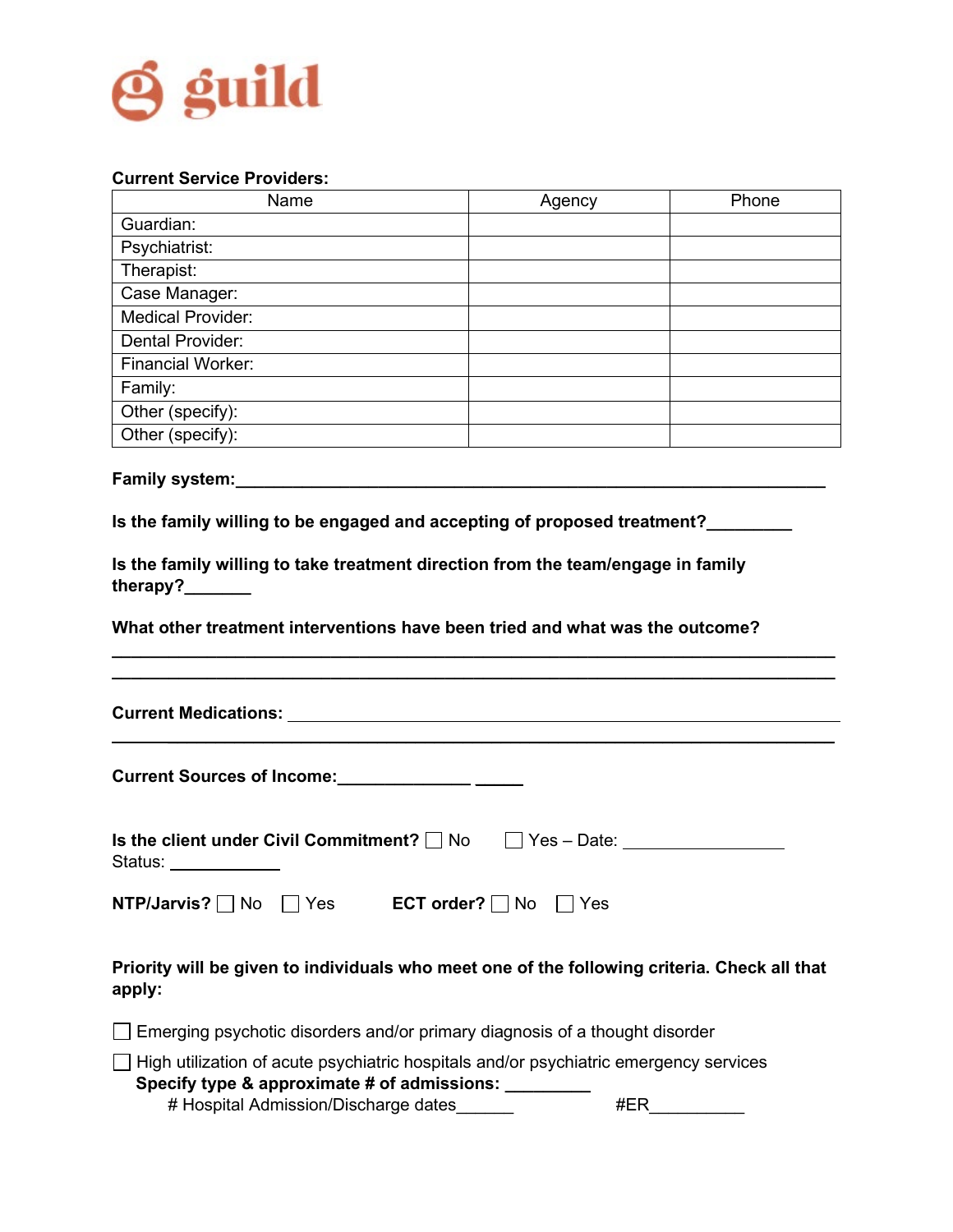

| #Crisis Stabilization_____________ #Detox________#Other___                                                                                                                                                                                                                                                                                                                                                                                                                                                                                                                                              |                                                                                                                                              |
|---------------------------------------------------------------------------------------------------------------------------------------------------------------------------------------------------------------------------------------------------------------------------------------------------------------------------------------------------------------------------------------------------------------------------------------------------------------------------------------------------------------------------------------------------------------------------------------------------------|----------------------------------------------------------------------------------------------------------------------------------------------|
| Additional considerations for Youth ACT service - Check all that apply:                                                                                                                                                                                                                                                                                                                                                                                                                                                                                                                                 |                                                                                                                                              |
| $\Box$ Co-existing substance use disorder (indicate diagnosis above) of significant duration (e.g.,<br>greater than 6 months). Duration: _______ months.                                                                                                                                                                                                                                                                                                                                                                                                                                                |                                                                                                                                              |
| What is client's stage of substance abuse treatment?                                                                                                                                                                                                                                                                                                                                                                                                                                                                                                                                                    |                                                                                                                                              |
| □ Client poses a risk of harm to (check all that apply): □ Self □ Others<br>Explain: The contract of the contract of the contract of the contract of the contract of the contract of the contract of the contract of the contract of the contract of the contract of the contract of the contract of the c                                                                                                                                                                                                                                                                                              |                                                                                                                                              |
|                                                                                                                                                                                                                                                                                                                                                                                                                                                                                                                                                                                                         | Describe encounters with criminal justice or legal system: _____________________                                                             |
|                                                                                                                                                                                                                                                                                                                                                                                                                                                                                                                                                                                                         | Describe history of aggression (verbal, physical, threats, etc.): ______________                                                             |
| Recurrent difficulty in the following functional areas of: (check all that apply):                                                                                                                                                                                                                                                                                                                                                                                                                                                                                                                      |                                                                                                                                              |
| $\Box$ Interpersonal Relationships<br>$\Box$ Recognizing and avoiding common dangers<br>$\Box$ Maintaining personal hygiene<br>$\Box$ Medication adherence<br>$\Box$ Sexual health<br>Housing (homeless, runaway)<br>Accessing community resources/social support systems<br>$\Box$ Persistent or recurrent difficulty in multiple functional areas (as listed in the preceding<br>question) without significant assistance from others (friends, family or relatives).<br>$\Box$ The individual is residing in substandard housing, is homeless, or at imminent risk of<br>becoming homeless. Specify: | $\exists$ Medical/Dental<br>$\Box$ Meeting nutritional needs<br>Benefit/income management<br>□ Educational/Vocational<br>Social/Recreational |
| $\Box$ The individual has been unable to obtain/maintain consistent employment and/or role as a<br>student Specify:                                                                                                                                                                                                                                                                                                                                                                                                                                                                                     |                                                                                                                                              |
| Other pertinent information: <u>contained</u> and the contact of the contact of the contact of the contact of the contact of the contact of the contact of the contact of the contact of the contact of the contact of the contact                                                                                                                                                                                                                                                                                                                                                                      |                                                                                                                                              |
| <b>Records to attach:</b><br><b>Required for consideration:</b><br>Current Diagnostic Assessment with in last 6 months<br><b>Medication list</b>                                                                                                                                                                                                                                                                                                                                                                                                                                                        |                                                                                                                                              |